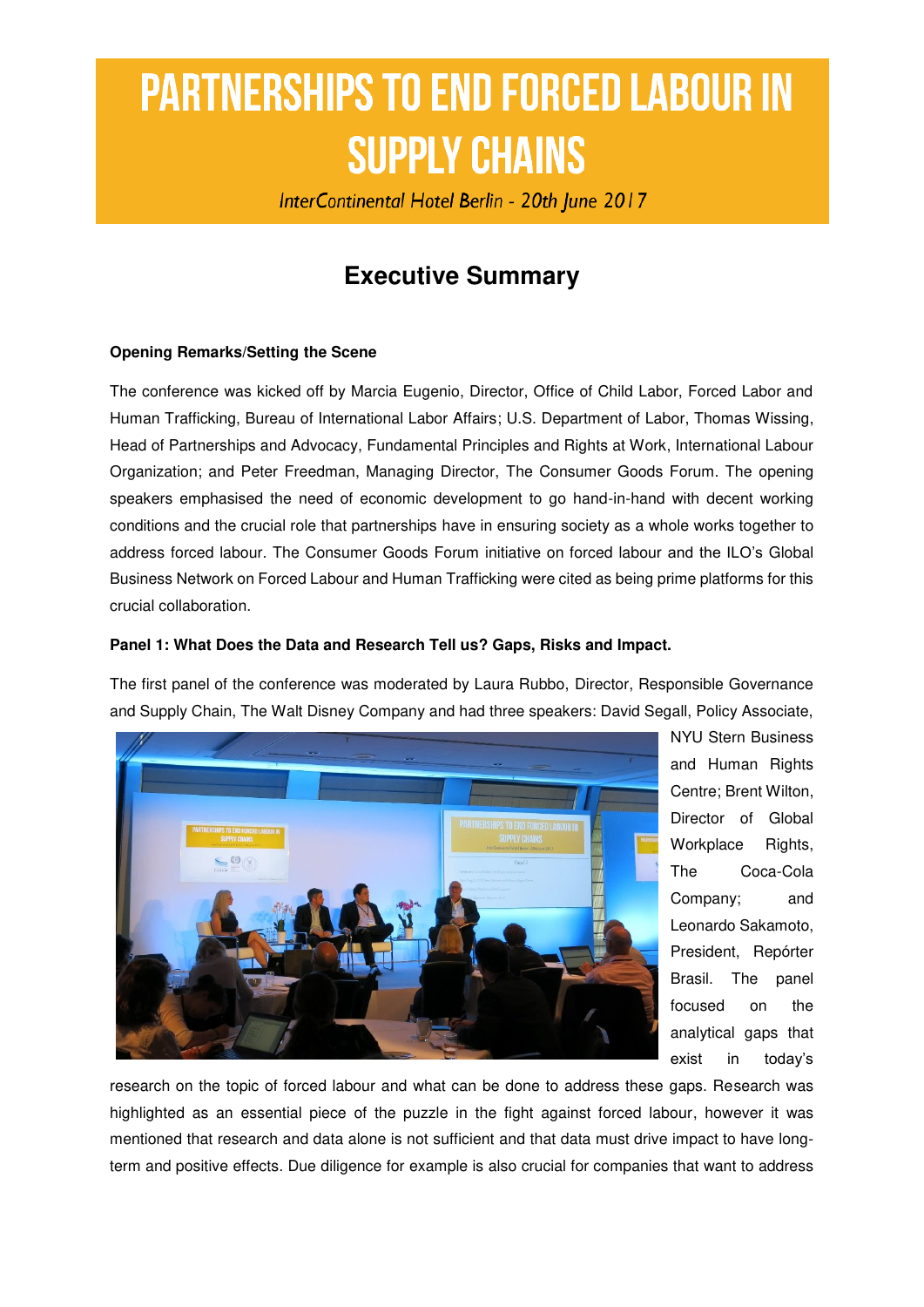forced labour in their supply chains. Panellists noted that challenges do exist when going through the due diligence process, notably engaging with local communities and trade unions. Other reporting mechanisms such as Brazil's "Dirty List" that contains names of companies where slave labour has been found were named for their positive impact. In order for reports like these and data in general to be used most efficiently, panellists agreed that research should be made easily accessible, interesting and publicly available. One way to personalise data and research is through the sharing of case studies, through avenues such as The Consumer Goods Forum [Business Actions Against Forced Labour](http://www.bit.ly/ActionsAgainstForcedLabour)  [Booklet.](http://www.bit.ly/ActionsAgainstForcedLabour) Participants also raised the issue and existing gap of targeted research, at a national, regional and industry level. This type of research and data is essential to understanding the complex landscapes that companies work in and can only be conducted with local personnel on the ground in collaboration with specialised organisations and local governments.

### **Panel 2: What New Tools and Initiatives are Available to Tackle Forced Labour in Supply Chains? What is Needed for Businesses to Better Succeed?**

 The second panel was moderated by Rachel Rigby, Deputy Chief, Division of Research and Policy, Office of Child Labor, Forced Labor, and Human Trafficking, Bureau of International Labor Affairs, US Department of Labor and included the following three speakers: John Morrison, Director, Institute for Human Rights and Business; Bob Mitchell, Vice President of Social and Environmental Responsibility, Electronic Industry Citizenship Coalition; and Didier Bergeret, Social Sustainability Director, The



Consumer Goods Forum. The session deep dived into what tools and initiatives are currently being used to help prevent and eliminate forced labour and how to determine which have been most successful and what else is still needed. Numerous new and up-

and-coming tools were cited as being useful in addressing forced labour such as the ILO Eliminating and Preventing Forced Labour smartphone application. Speakers emphasised that tools need to be simple to use and practical to have the greatest positive impact and that for true success these tools must also be used in conjunction with other methods of forced labour prevention. Moreover, questions from the audience raised the important challenge many face which is determining which tools and initiatives to use – a potential area for further collaboration moving forward.

**Panel 3: Collaborating on Solutions: Business Network on Forced Labour and Human Trafficking: What Should it Deliver and How Should it Function?**